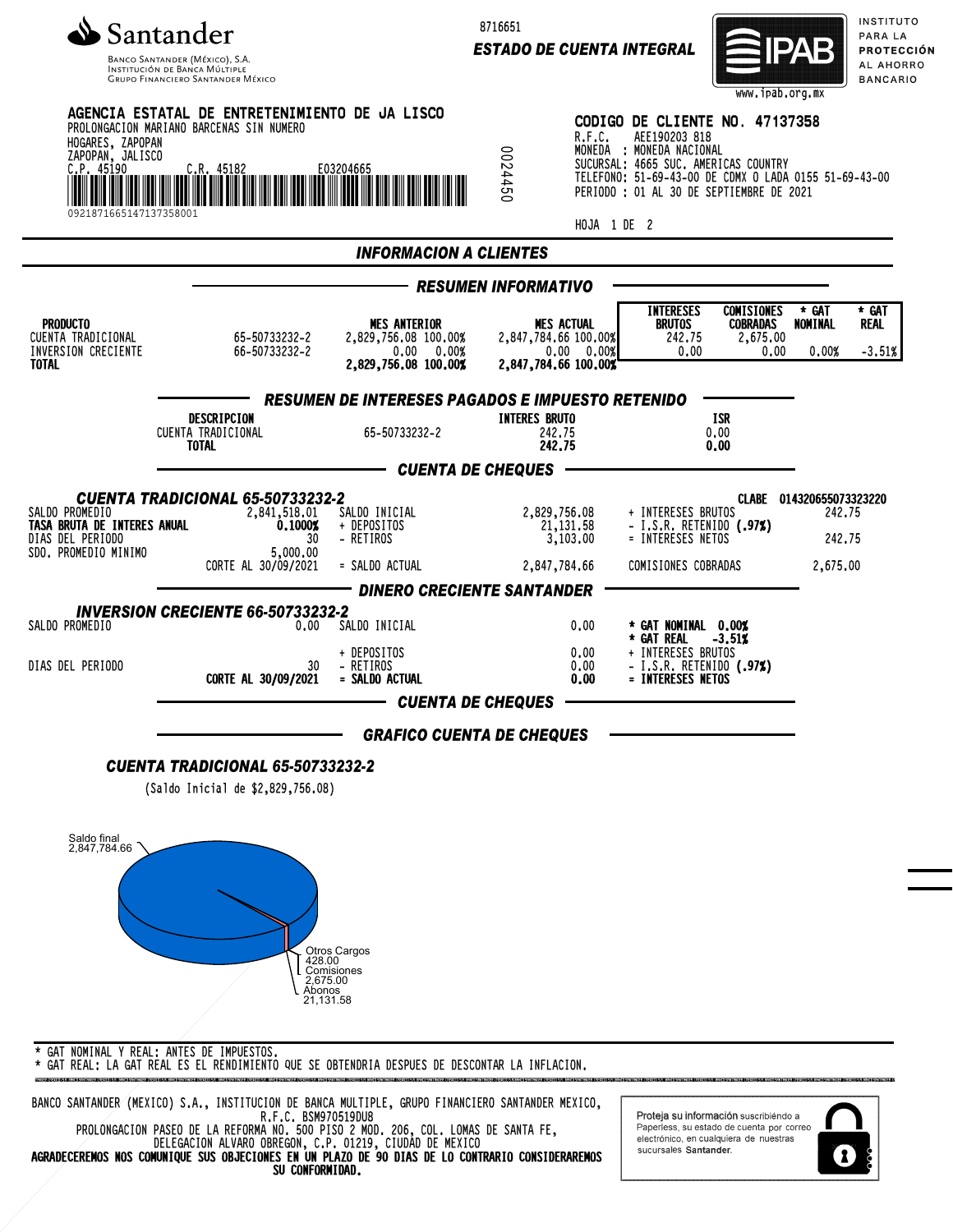Santander

**BANCO SANTANDER (MÉXICO), S.A. INSTITUCIÓN DE BANCA MÚLTIPLE**<br>INSTITUCIÓN DE BANCA MÚLTIPLE<br>GRUPO FINANCIERO SANTANDER MÉXICO 8716651

## *ESTADO DE CUENTA INTEGRAL*

|                                                                                 |                                          |                                                                                                                                                             | DETALLE DE MOVIMIENTOS CUENTA DE CHEQUES                                                        |                  |                                                     |                                                                              |
|---------------------------------------------------------------------------------|------------------------------------------|-------------------------------------------------------------------------------------------------------------------------------------------------------------|-------------------------------------------------------------------------------------------------|------------------|-----------------------------------------------------|------------------------------------------------------------------------------|
| <b>FECHA</b><br>31-AG0-2021                                                     | <b>FOLIO</b>                             | <b>CUENTA TRADICIONAL 65-50733232-2</b><br>DESCRIPCION<br>SALDO FINAL DEL PERIODO ANTERIOR                                                                  |                                                                                                 | <b>DEPOSITOS</b> | <b>RETIROS</b>                                      | CLABE 014320655073323220<br><b>SALDO</b><br>2,829,756.08                     |
| 01-SEP-2021<br>01-SEP-2021<br>01-SEP-2021<br>01-SEP-2021<br>01-SEP-2021 0000000 | 0000000<br>0000000<br>0000000<br>0000000 | COMISION POR ANUALIDAD AGO 2021<br>I V A AGO 2021<br>COM MEMBRESIA PAQ TRANSACC 2 AGO 2021<br>I V A AGO 2021                                                | ABO POR INTERESES DEL PERIODO 01-08-2021 AL 31-08-2021                                          | 242.75           | 175.00<br>28.00<br>2,500.00<br>400.00               | 2,829,998.83<br>2,829,823.83<br>2,829,795.83<br>2,827,295.83<br>2,826,895.83 |
| 10-SEP-2021                                                                     | 1304500                                  | ABONO TRANSFERENCIA SPEI HORA 10:02:55<br>RECIBIDO DE BBVA BANCOMER<br>DE LA CUENTA 012180001983581333<br>REF 0666248<br>CONCEPTO F-805<br>RFC 0SM150106MM9 | DEL CLIENTE OPERADORA DE SITES M EXICANOS SA DE CV<br>CLAVE DE RASTREO 002601002109100000886637 | 20,888.83        |                                                     | 2,847,784.66                                                                 |
|                                                                                 |                                          | <b>TOTAL</b>                                                                                                                                                |                                                                                                 | 21, 131.58       | 3,103.00                                            | 2,847,784.66                                                                 |
|                                                                                 |                                          |                                                                                                                                                             | DETALLE DE MOVIMIENTOS DINERO CRECIENTE SANTANDER                                               |                  |                                                     |                                                                              |
| <b>FECHA</b><br>31-AG0-2021                                                     | <b>FOLIO</b>                             | <b>INVERSION CRECIENTE 66-50733232-2</b><br>DESCRIPCION<br>SALDO FINAL DEL PERIODO ANTERIOR                                                                 |                                                                                                 | <b>DEPOSITOS</b> | <b>RETIROS</b>                                      | <b>SALDO</b><br>0,00                                                         |
|                                                                                 |                                          | <b>TOTAL</b>                                                                                                                                                |                                                                                                 | 0.00             | 0.00                                                | 0.00                                                                         |
|                                                                                 |                                          |                                                                                                                                                             | <b>INFORMACION FISCAL</b>                                                                       |                  |                                                     |                                                                              |
|                                                                                 | <b>UUID DEL TIMBRADO</b>                 | 2B2ACABB-26A5-4542-9D28-BD92A7DF711F                                                                                                                        | NUM. DE CERTIFICADO DEL EMISOR<br>00001000000504535458                                          |                  | NUM. DE CERTIFICADO DEL SAT<br>00001000000505211329 |                                                                              |
| <b>FOLIO INTERNO :</b><br><b>FECHA Y HORA DE EXPEDICION :</b>                   |                                          |                                                                                                                                                             | 65507332322<br>2021-10-02T11:14:59                                                              |                  |                                                     |                                                                              |
| FECHA Y HORA DE CERTIFICACION :<br>REGIMEN FISCAL DEL EMISOR :                  |                                          |                                                                                                                                                             | 2021-10-02T11:15:02<br>601 - GENERAL DE LEY PERSONAS MORALES                                    |                  |                                                     |                                                                              |
|                                                                                 |                                          | LUGAR DE EXPEDICION DEL COMPROBANTE :                                                                                                                       | 01219 - CIUDAD DE MEXICO<br>E48 - UNIDAD DE SERVICIO                                            |                  |                                                     |                                                                              |
| UNIDAD DE MEDIDA :<br><b>METODO DE PAGO :</b>                                   |                                          |                                                                                                                                                             | PUE - PAGO EN UNA SOLA EXHIBICION.                                                              |                  |                                                     |                                                                              |
| <b>TIPO DE COMPROBANTE :</b>                                                    |                                          |                                                                                                                                                             | INGRESO                                                                                         |                  |                                                     |                                                                              |

### SELLO DIGITAL DEL EMISOR

eVG+FAOChywiI5jlMGUXncBrFwB64mPdK2zac95UOCx+/EMx6+DWUhY0CssLZfTHaC8UKkUrdt1+9lik+WPDpbdaZLNYpsW9VUjfY0pJo+P384O4HN+gFXj4YTJBt7se+Ws0bdJz1XLB9TzXz dRCZgTQq/bx7bKmvwa2sWaXcBCgXlfWdd9+GdsT5bLEU1u5w6PamtSUVhE9KiXUdwUiG+spDocs5vAiLh1QhBfohjrUS1V2bBl1ZO2ehMXej6HtD/npolA43oFSd104/lwN9PQjZ2Vs1+LDZT k4Q8iCHRlVxKGic/uUkduL1pMHQQp1T0QtPqfzDoc8Bsqck0rAtA==

#### SELLO DIGITAL DEL SAT

Hq+8p/lE8pvlQPZW5Du/oB1lMU0ceQB2kjf7NqU4KJDaTGT7JSehpy1z56SmStws+IJZRAI0UGRSOr3OYJnpQ+dhmfcaVevLdYmerwAPTbIYWoCzQrKlBU7I6j74iTRFGH1JYGe/XM+u1/pU/ TnkzoZ5f6N5RYH6Mx3IttYhMIL0/UNvSm8v+eISAEEp2S3Mt4qJ4IyUXfgNQOEOtTZETVQ5Gtre6E8k6cPAIr2eFAvrADgwtbeoCaY+Z87gm0S82LOYxG6ExJR+Mk/TWKxhZi/h/C5eYXKvXL xRehZdBofyUGchcLciEBZU4Ie9Yug8RDTa3OU+5GChNxJXAgETeg==

### CADENA ORIGINAL DEL COMPLEMENTO DE CERTIFICACION DEL SAT

||1.1|2B2ACABB-26A5-4542-9D28-BD92A7DF711F|2021-10-02T11:15:02|INT020124V62|eVG+FAOChywiI5jlMGUXncBrFwB64mPdK2zac95UOCx+/EMx6+DWUhY0CssLZfTHaC8UK KUrdt1+9|IK+WPDpOdZLNYpSW9VUjfYVPJO+P384V4MN+gFXj4YTJDt/Se+WSVDdJZ1XLD9TZXZdRCZgTQq/DX/DKWVWaZSWaXCDCgXITWd09+GdST3DLEU1u3W0PaMtSUVNE9KIXUQWUiG+ spDocs5vAiLh1QhBfohjrUS1V2bBl1ZO2ehMXej6HtD/npolA43oFSd104/lwN9PQjZ2Vs1+LDZTk4Q8iCHRlVxKGic/uUkduL1pMHQQp1T0QtPqfzDoc8Bsqck0rAtA==|00001000000505 211329||

### ESTE DOCUMENTO ES UNA REPRESENTACIÓN IMPRESA DE UN CFDI PAGO EN UNA SOLA EXHIBICION

前数要保险效果